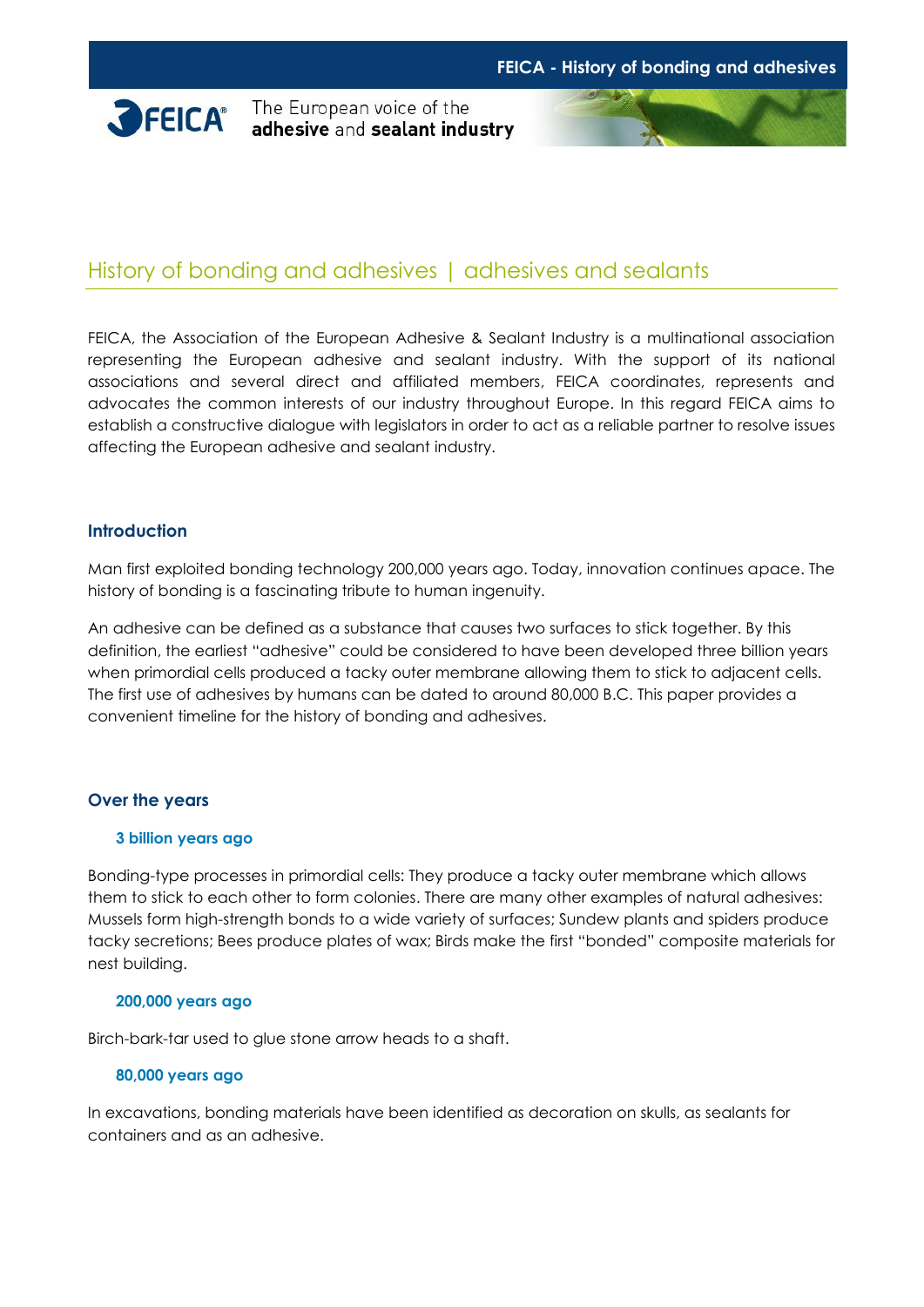### **3,500 years ago**

Animal blood and protein are used as a binder for the base surface for cave paintings; Huts are constructed of wood and reeds strengthened with adhesive.

# **8,000 B.C.**

Resins from trees are used to assist in fixing flint and bone arrow and spear heads to wooden handles/shafts; "Adhesive pastes" are produced by boiling down plant components; "Glues" are produced by boiling down animal components.

### **5,000 B.C.**

In Mesopotamia and Egypt, naturally occurring asphalt is used as an adhesive in for example mosaics and, in combination with resins, as a sealant for boats. Animal blood, protein, various plant resins and asphalt were used as adhesives to build houses and temples

### **4,000 years ago**

Foodstuffs are buried with the deceased in broken pottery vessels that had been repaired with sticky resins from tree sap. Archaeologists have also uncovered statues from Babylonian temples that have ivory eyeballs glued into eye sockets. This tar-like glue has held for almost 6,000 years.

# **3,500 B.C.**

In Egypt the occupation of adhesive-maker (Kellopsos) was born. The art of boiling glue, which the ancient Egyptians had developed, was later taken up by the Greeks and Romans.

### **2,000 B.C.**

In the Near East gelatin glue is used for furniture manufacture.

# **1,500 B.C.**

Paintings and murals show details of wood gluing operations. A casket removed from the tomb of King Tutankhamun shows the use of glue in its construction.

### **1,000 B.C.**

In China, adhesives derived from animal skins are used for lacquering work. In addition, sap from the lacquer tree is used, which evaporates and can bond up to 30 different layers.

### **200 B.C.**

The first references in literature appear detailing simple procedures for making and using animal glue.

### **1 - 500 A.D.**

The Romans and Greeks developed the art of veneering and marquetry (the bonding of thin sections or layers of wood). During this process, the making of animal and fish glues was refined and other types of adhesives were developed, such as an adhesive from egg whites to bond golf leaf. The Romans were one of the first to use tar and beeswax to caulk the planking in boats and ships.

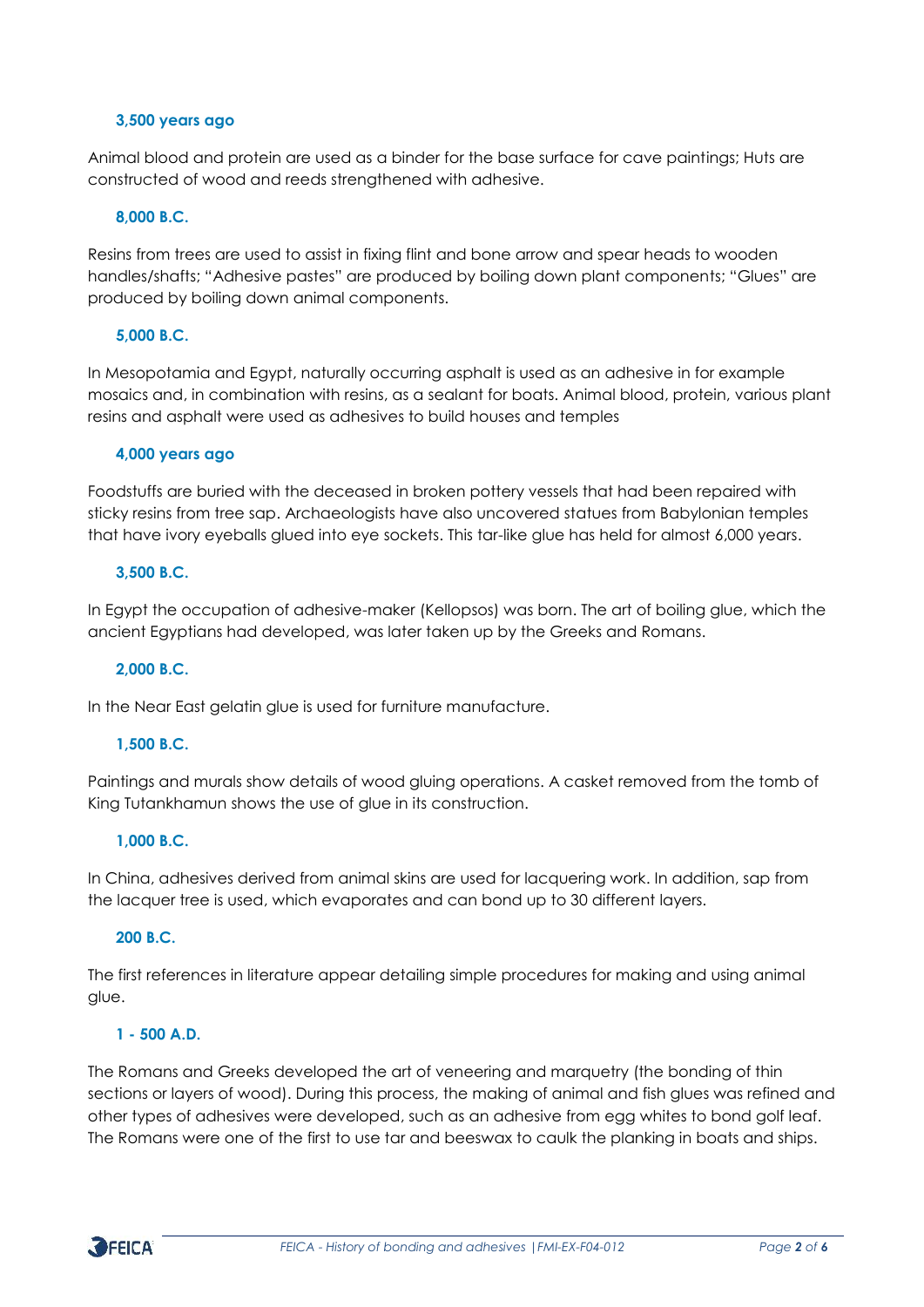# **1,000 A.D.**

Genghis Khan may have owed some of his military might to the power and range of his weaponry, in particular, bows made from laminated lemonwood and bullhorn bonded with an adhesive whose formula has long since been lost.

### **1300 A.D.**

The Aztecs used the adhesive properties of blood for construction work. It is the albumin in blood which gives it these bonding properties. The Aztecs mixed this animal blood into cement.

# **1500 A.D.**

The Spaniards brought rubber to Europe from Central America where it had already long been used by Aztecs and Mayans; Casein, a protein derived from milk, was the first "plastic" to be used for coating paper and bookbinding.

Adhesives were used in the building of furniture. Some of the greatest furniture and cabinet makers of all time used adhesives in their products names you will still recognise today, such as Chippendale and Duncan Phyfe.

The secret of violins made by Antonio Stradivarius was the adhesive process used to laminate his specially treated woods. His methods have also been lost in antiquity and have not been rediscovered, even with today's sophisticated analytical methods.

### **1700**

Large-scale production of glues by boiling commences, with the first commercial glue factory being established in The Netherlands to manufacture animal glue.

# **1750**

The first glue patent was issued in Britain for a fish glue. Patents were then rapidly issued for adhesives using natural rubber, animal bones, starch, and casein.

### **1830**

Natural rubber was first used as a raw material for adhesives.

# **1841**

Rubber vulcanization was discovered (Goodyear), marking the birth of synthetic plastics. It was the first time that a natural chemical was altered to make a semi-synthetic material (plastic) with new mechanical and technological properties.

# **1905**

Baekeland brings the first phenolic resin onto the market under the name "Bakelite".

# **1920**

Hermann Staudinger demonstrates the existence of macromolecules, which he characterised as polymers and which paved the way for the birth of polymer chemistry and new adhesive developments. For this work he received the 1953 Nobel Prize in Chemistry.

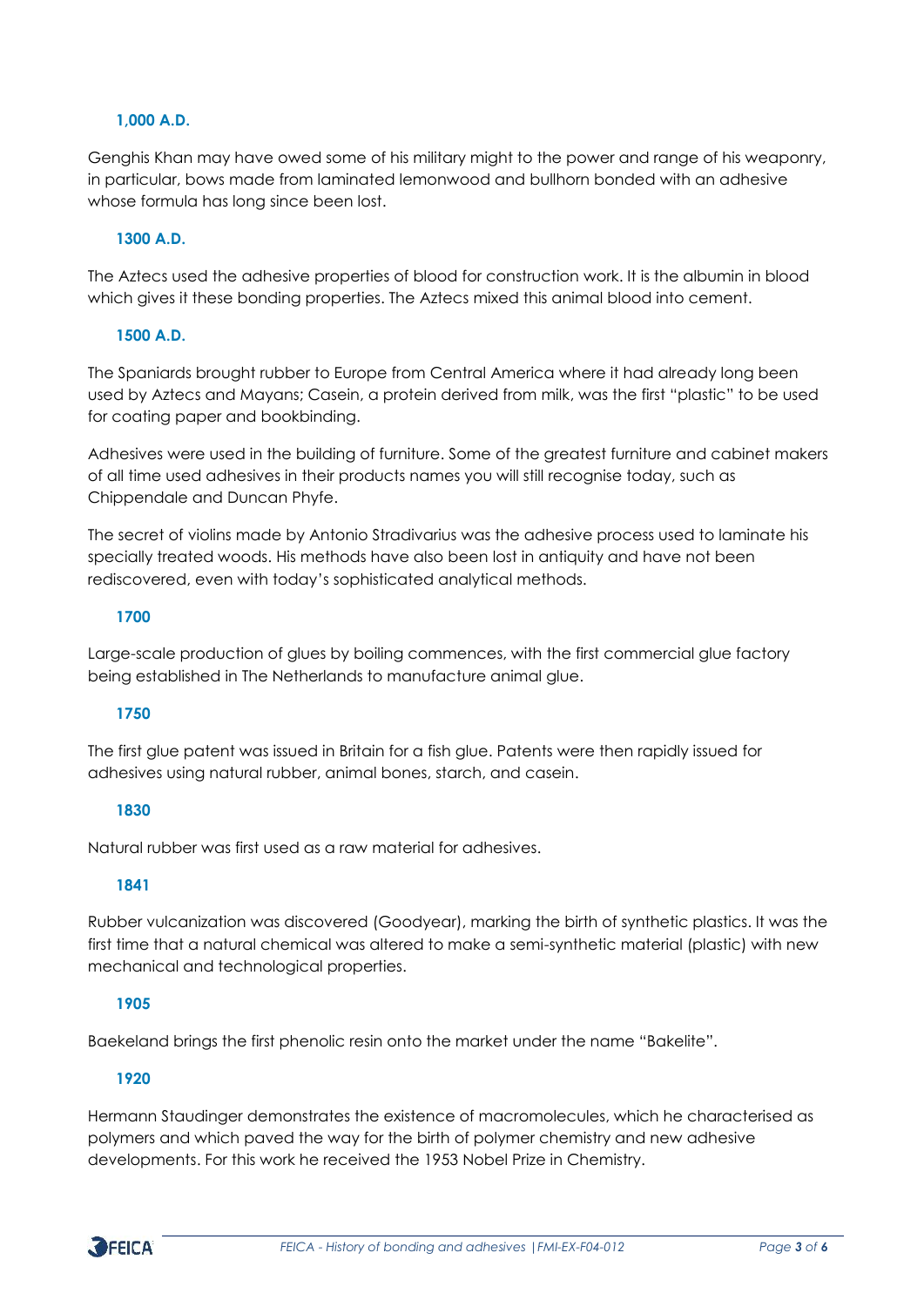# **1922**

BASF awarded a patent to manufacture urea-formaldehyde resins that were soluble in organic solvents.

# **1928**

First production of polyvinyl chloride (PVC) in the USA; Production of polymethyl methacrylate (PMMA) as "Plexiglas" by Rohm & Haas.

# **1930**

First industrial manufacture of polyvinyl acetate (PVAC), polystyrene (PS) and polyacrylonitrile (PAN).

# **1931**

First stable plastic dispersion based on acrylic acid esters (BASF, Rohm & Haas) and vinyl acetate (Wacker, Hoechst); Start of production of polychloroprene.

# **1936**

P. Castan (de Tre Frères, Switzerland) uses poly-addition to make plastics and invents epoxy resins, which he patents in 1939. C. Ellis (Ellis-Foster Comp. USA) discovers the rapid curing of unsaturated esters and styrene by peroxides

# **1937**

The polyaddition of diisocyanates and polyols to form polyurethanes (PUR) is based on the research work of O. Bayer in Leverkusen.

# **1940**

IG Farben is awarded a patent for methacrylate adhesives (today "Agomet" of Degussa, Hanau).

# **1941**

Large-scale production of saturated and unsaturated polyester resins.

# **1943**

Manufacture of heat-resistant silicone rubbers; In the USA, the first use of phenolic resin – polyvinyl acetates in formulations for metal-wood bonds in aircraft manufacture.

# **1946**

Industrial manufacture of epoxy resins.

# **1953**

V. Krieble (USA) introduces anaerobically curing adhesives based on dimethacrylate under the name "Loctite".

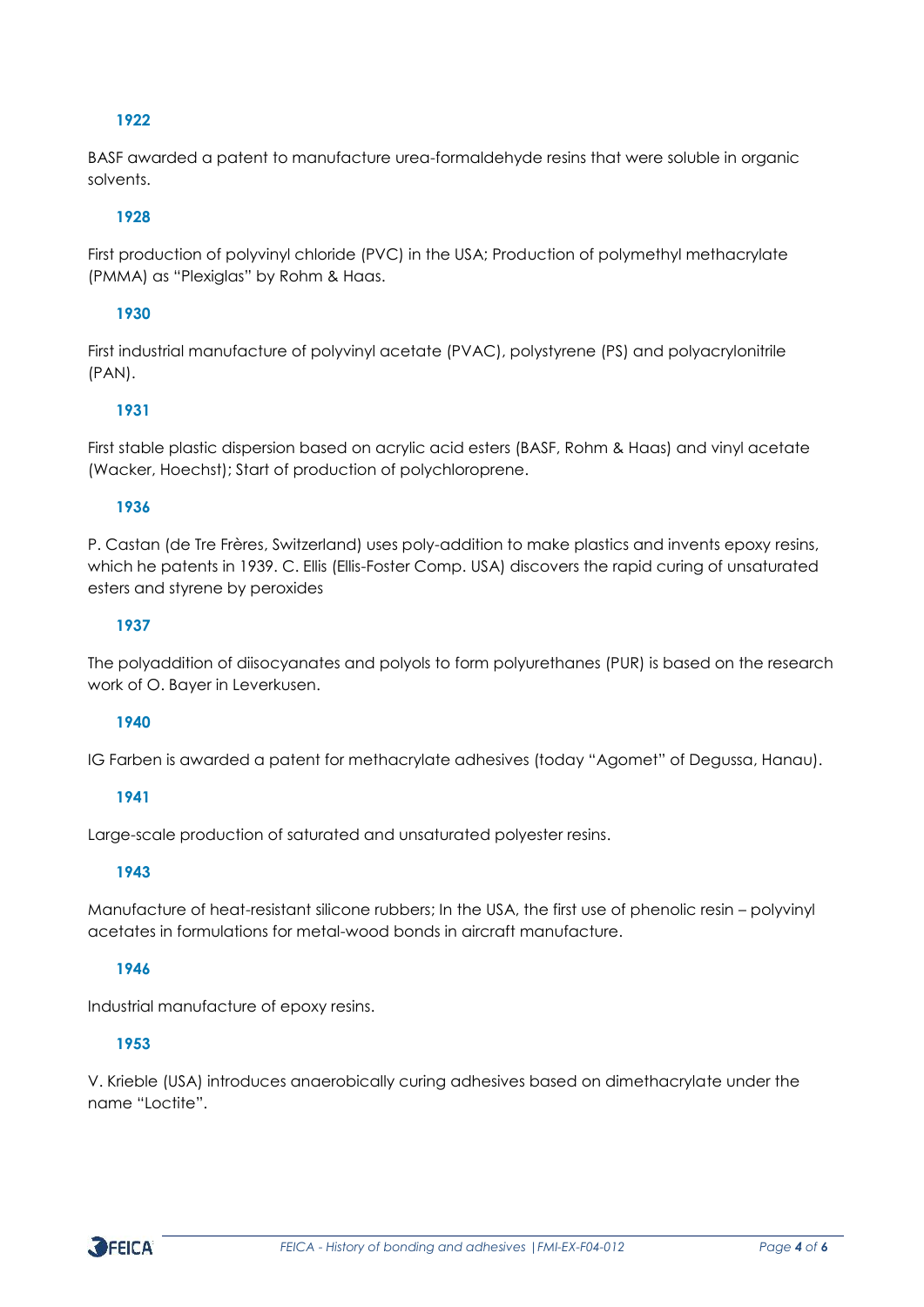# **1958**

The first cyanoacrylate adhesives are introduced: "Eastman 910" in the USA and in 1960 "Sicomet" in Germany.

# **1967**

First heat-resistant polyimide adhesives (up to 300°C) introduced in the USA.

# **1968**

Start of development work on moisture curing polyurethane adhesives "Sikaflex" and "Betaseal" for sealing/bonding the front and rear windscreens on vehicles.

# **1970**

Rapid further development of polyurethane chemistry with a wide range of 1-C (one component) and 2-C (two-component) adhesive formulations; First UV-curing acrylate formulations; development of MS-polymers in Japan, application in earthquake-proof buildings.

### **1980**

Reactive hotmelt adhesives are developed.

### **1984**

Development of anisotropic, conducting adhesives. The conductivity arises from direct contact of the substrates via individual filler particles (e.g. gold-coated polystyrene spheres / diameter 5 mm) in the adhesive matrix which do not touch and which are electrically conducting.

### **1988**

Development of high-strength adhesives for bonding oiled steel sheets under industrial production conditions (e.g. the car manufacturing industry). This involved special hot curing 1-C epoxy resin adhesives.

# **From 1990**

Development of various adhesives involving a combination of curing mechanisms, e.g. cyanoacrylates which are initially cured by UV-light and then fully cured via the effect of moisture.

# **1993**

Development of aerobically curing adhesives, whose curing is triggered by oxygen. Hydroperoxide formers (e.g. hydrazone) are added to these adhesives. Under oxidising conditions peroxides are produced and start the polymerization.

# **1995**

Development of silane-crosslinking polyurethane prepolymers (S-PUR) that complement the range of 1-C moisture curing rubber-elastic adhesives. They have an improved balance between reactivity and storage stability, there is no bubble formation and no longer function via an isocyanate-based reaction mechanism.